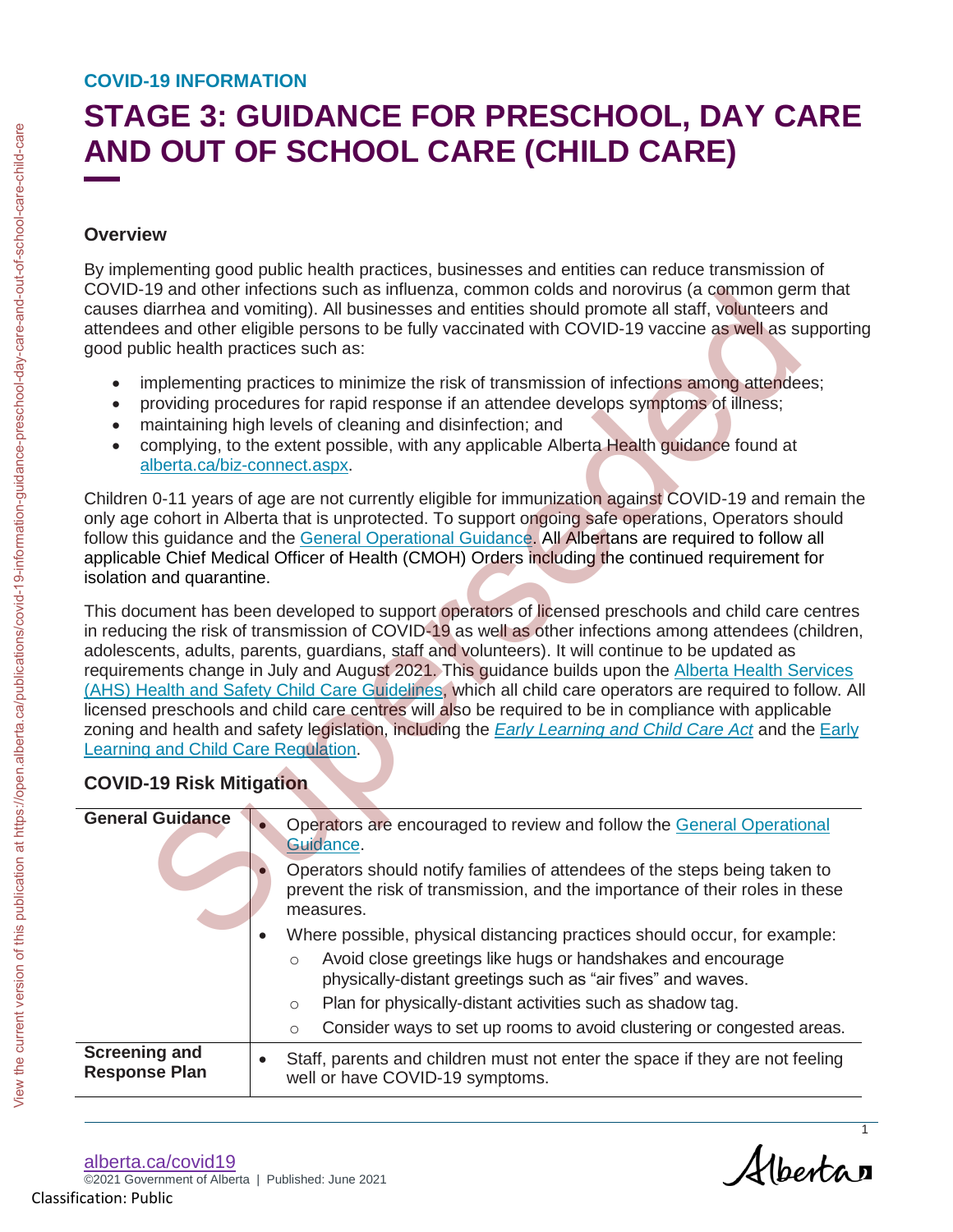# **STAGE 3: GUIDANCE FOR PRESCHOOL, DAY CARE AND OUT OF SCHOOL CARE (CHILD CARE)**

|           | AND OUT OF SCHOOL CARE (CHILD CARE)                                                                                                                                                                                                                                                                                                                                                                                                 |
|-----------|-------------------------------------------------------------------------------------------------------------------------------------------------------------------------------------------------------------------------------------------------------------------------------------------------------------------------------------------------------------------------------------------------------------------------------------|
|           | Before leaving home, staff and children who will access the child care,<br>should self-screen or be screened by a parent or guardian for symptoms<br>each day that they enter the centre using the applicable checklist for their<br>age group (Child Alberta Health Daily Checklist or Adult Alberta Health<br>Daily Checklist).                                                                                                   |
| $\bullet$ | The child care centre should ask parents if the child is feeling well.                                                                                                                                                                                                                                                                                                                                                              |
| $\bullet$ | Parents should be provided a copy of the Child Alberta Health Daily<br>Checklist upon registration.                                                                                                                                                                                                                                                                                                                                 |
|           | Operators are encouraged to set an expectation with parents that the<br>checklist should be completed on a daily basis.                                                                                                                                                                                                                                                                                                             |
| $\bullet$ | If a child develops symptoms while at the facility or on a field trip, the child<br>should be isolated in a separate room and the parent or guardian should<br>be notified to come and pick up the child immediately. If a separate room<br>is not available, the child needs to be kept at least 2 metres away from<br>other children.                                                                                             |
|           | If the child is young and requires close contact and care, staff can continue<br>to care for the child until the parent is able to pick-up the child. Staff should<br>wear a mask during all interactions with the child and should avoid contact<br>with the child's respiratory secretions.                                                                                                                                       |
|           | If a staff chooses to wear a mask, staff should wash their hands before<br>donning a mask and before and after removing the mask (as per Alberta<br>Health mask guidance), and before and after touching any items used by<br>the child.                                                                                                                                                                                            |
|           | All items, such as bedding, toys etc., used by the child in the 48 hours<br>prior to the onset of their symptoms and while isolated should be cleaned<br>and disinfected as soon as the child has been picked up. Items that cannot<br>be cleaned and disinfected (e.g. paper, books, cardboard puzzles, etc.)<br>should be removed from the centre and stored for a minimum of 24 hours.                                           |
|           | Anyone that reports symptoms should be directed to stay home, seek<br>health care advice as appropriate (e.g., call Health Link 811, or their<br>primary health care practitioner, or 911 for emergency response), and fill<br>out the AHS Online Self-Assessment tool to determine if they should be<br>tested.                                                                                                                    |
|           | Proof of a negative COVID-19 test result is not necessary to return to child<br>care.                                                                                                                                                                                                                                                                                                                                               |
|           | Programs should keep records of children's known pre-existing conditions.<br>If a child develops symptoms that could be caused by either COVID-19 or<br>by a known pre-existing condition (e.g., allergies), the child should be<br>tested at least once for COVID-19 to confirm that it is not the source of<br>their symptoms before entering or returning to child care. This will be<br>considered the child's baseline health. |

Albertan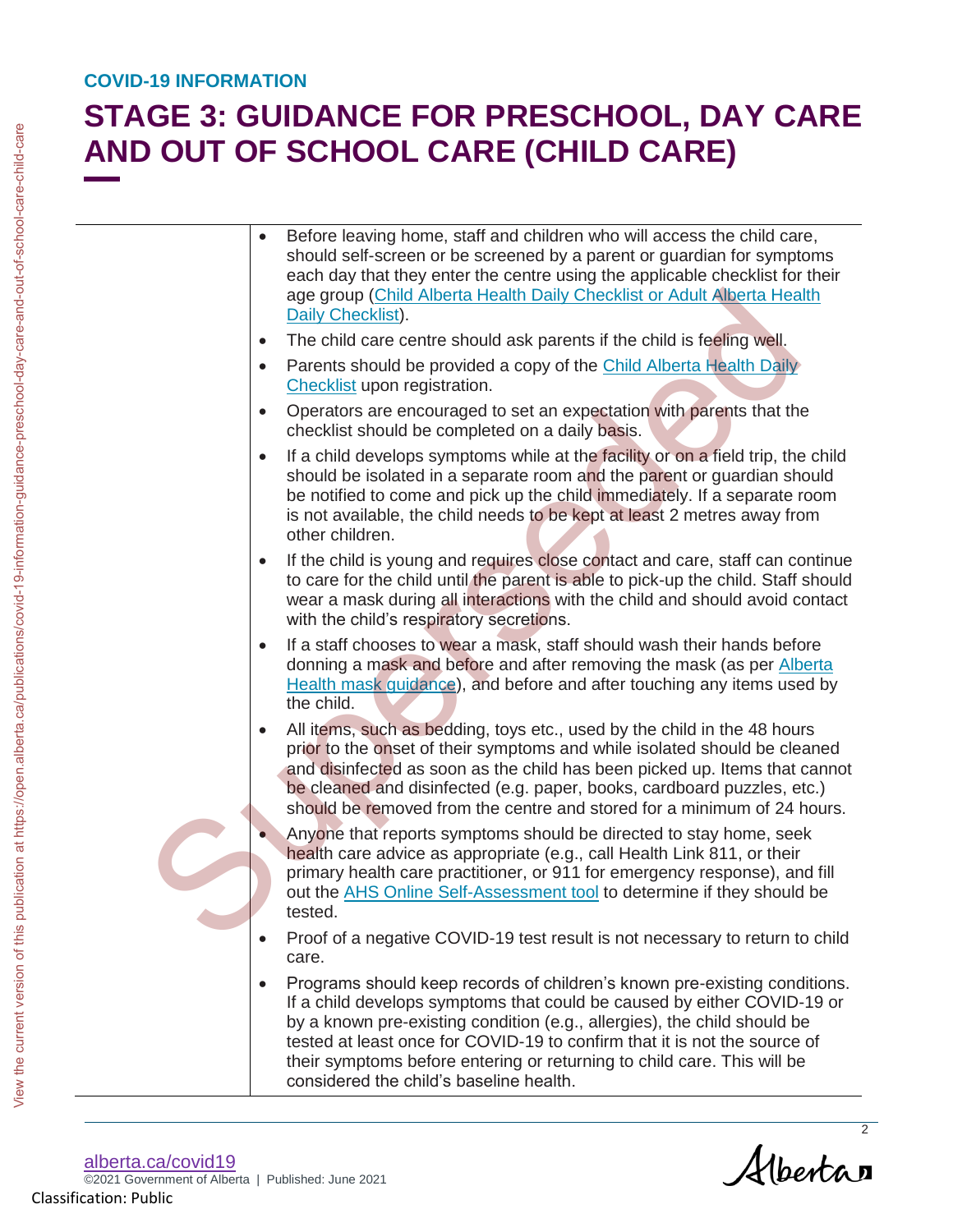# **STAGE 3: GUIDANCE FOR PRESCHOOL, DAY CARE AND OUT OF SCHOOL CARE (CHILD CARE)**

|                                                                | AND OUT OF SCHOOL CARE (CHILD CARE)<br>Written confirmation by a physician that a child or staff member's                                                                                                                                                                                                                                                                                                              |
|----------------------------------------------------------------|------------------------------------------------------------------------------------------------------------------------------------------------------------------------------------------------------------------------------------------------------------------------------------------------------------------------------------------------------------------------------------------------------------------------|
|                                                                | symptoms are due to a chronic illness is not necessary. Repeat testing is<br>not necessary unless the nature of the symptom changes (e.g., a chronic<br>cough worsens).                                                                                                                                                                                                                                                |
|                                                                | The AHS Coordinated Early Identification and Response (CEIR) team is<br>available to all child care settings at 1-844-343-0971. A site that does not<br>already have an outbreak of COVID-19 must contact the CEIR team as<br>soon as there are 2 or more children/staff members showing COVID-19<br>symptoms for additional guidance and decision- making support.                                                    |
|                                                                | Programs directly associated with a confirmed or probable case of COVID-<br>$\bullet$<br>19 must adhere to AHS requirements. This may include temporary<br>program closure to allow for contact tracing processes to occur.                                                                                                                                                                                            |
|                                                                | The entire childcare program group, including the staff who care for that<br>$\circ$<br>group, may be considered to be close contacts of the case, based on<br>the AHS Public Health investigation, and required to quarantine. This is<br>a cautious approach to identifying close contacts in order to minimize<br>the risk of transmission.<br>Note: Albertans who are partially or fully vaccinated have different |
|                                                                | quarantine requirements.<br>Staff are assessed on a case-by-case basis. If a staff member<br>$\circ$<br>consistently maintains a two metre distance from others at all times and<br>has no direct contact with the infected person, they would not be<br>considered a close contact.                                                                                                                                   |
|                                                                | In order to reduce transmission of COVID-19, childcare programs<br>$\circ$<br>should consider keeping groups of children separated from other groups<br>as much as possible. This will reduce the number of children that may<br>come into contact with a confirmed case of COVID-19 and decrease the<br>number of attendees required to quarantine if a child or staff member<br>attends while infectious.            |
| <b>Expectations for</b><br>Drop-off/Pick-up<br>and Entry Areas | Programs should develop procedures for drop off and pick up that reduce<br>congestion to the greatest extent possible. Possible strategies include<br>separate entrances, having one designated parent/guardian pick up and<br>drop off each child, staggering entry, or limiting the number of people in<br>entry areas.                                                                                              |
|                                                                | To support public health contact tracing efforts in the event that a child or<br>staff member tests positive or an outbreak is identified, the operator should<br>keep a record of names and contact information for all children, staff and<br>visitors. For more instructions, refer to the General Operational Guidance.                                                                                            |
|                                                                | Program attendance needs to be reported monthly to the Ministry of<br>$\bullet$<br>Children's Services.                                                                                                                                                                                                                                                                                                                |
|                                                                | Parents or guardians are permitted to enter the program when needed,<br>$\bullet$<br>such as during pick-up and drop-off, but should minimize the time spent                                                                                                                                                                                                                                                           |

Albertan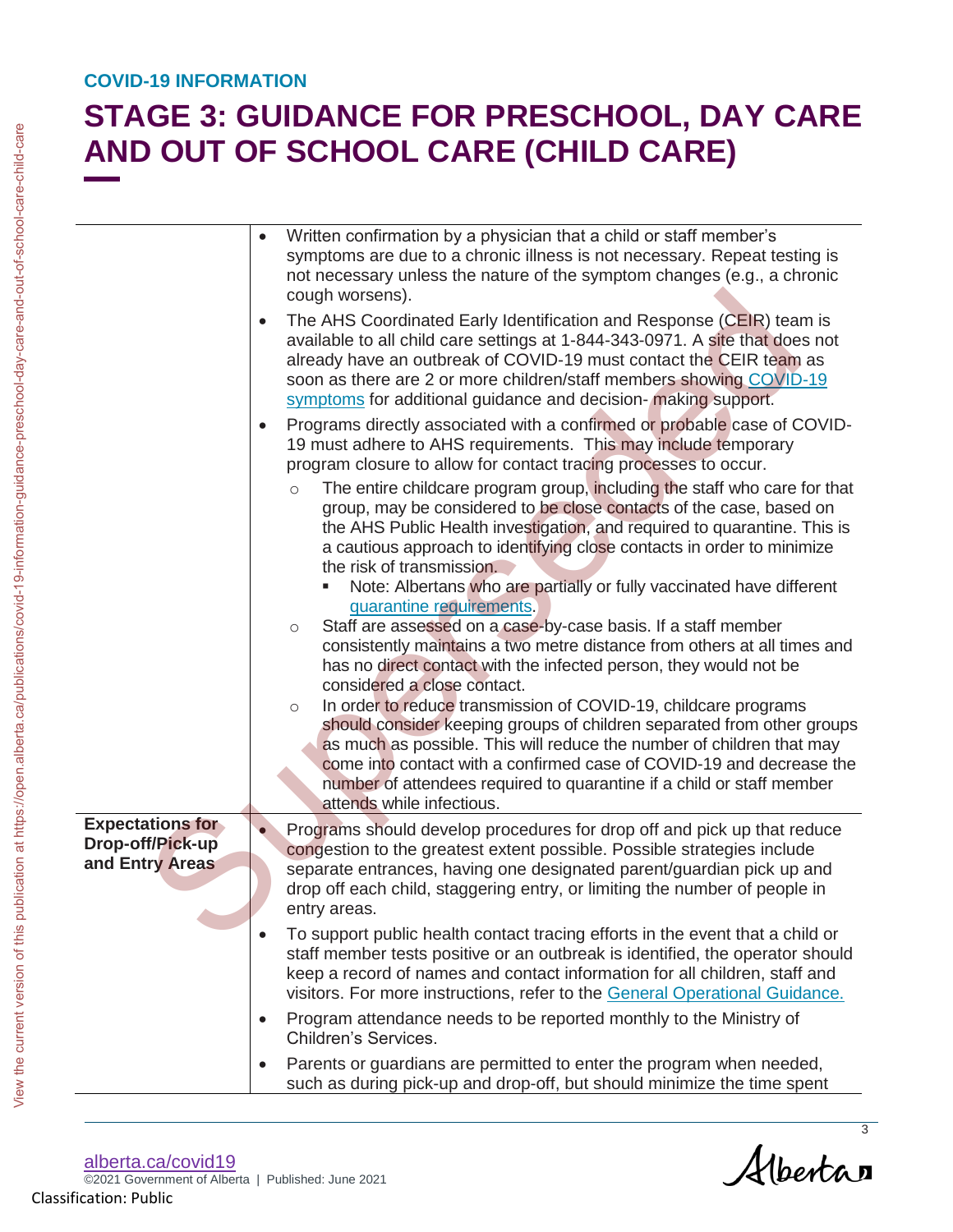# **STAGE 3: GUIDANCE FOR PRESCHOOL, DAY CARE AND OUT OF SCHOOL CARE (CHILD CARE)**

|                                                    | there, and stay 2 metres away from staff and other children at all times.<br>Maintaining appropriate distance will limit the number of close contacts<br>required to quarantine in the event of a positive case.<br>Facility operators and staff should use telephone or video conferencing<br>$\circ$<br>when possible to meet with staff and parents.                                                                                          |
|----------------------------------------------------|--------------------------------------------------------------------------------------------------------------------------------------------------------------------------------------------------------------------------------------------------------------------------------------------------------------------------------------------------------------------------------------------------------------------------------------------------|
| <b>Hand Hygiene</b>                                | Hand sanitizer should be placed in convenient locations throughout the<br>$\bullet$<br>centre, but be kept out of the unsupervised reach of children.                                                                                                                                                                                                                                                                                            |
|                                                    | Child care programs must adhere to handwashing guidelines outlined in<br>$\bullet$<br>the AHS Health and Safety Guidelines Child Care Guidelines.                                                                                                                                                                                                                                                                                                |
|                                                    | Hand sanitizer containing at least 60% alcohol is recommended as there<br>$\circ$<br>is evidence that it reduces the risk of transmission of COVID-19. Hand<br>sanitizer can help reduce the risk of infection by or the spread of<br>microorganisms when hand washing is not possible. If parents have<br>questions about their child using alcohol-based hand sanitizer they<br>should contact the operator to discuss potential alternatives. |
| <b>Additional Public</b><br><b>Health Measures</b> | Use of masks by program staff can be considered based on a staff<br>$\bullet$<br>member's personal assessment of their risk of contracting COVID-19.                                                                                                                                                                                                                                                                                             |
|                                                    | Children attending a child care program are not required to wear a mask<br>$\bullet$<br>while at child care but should be supported to wear one if their parent<br>prefers.                                                                                                                                                                                                                                                                      |
|                                                    | If masks are worn, Alberta Health mask guidance should be followed and<br>$\bullet$<br>can be found here: www.alberta.ca/masks.                                                                                                                                                                                                                                                                                                                  |
|                                                    | Once a mask has been removed, it should be thrown in a lined trash<br>$\circ$<br>bin (disposable masks) or placed in a sealed container to be laundered<br>(reusable masks).                                                                                                                                                                                                                                                                     |
|                                                    | Organizations providing off-site activities (e.g., field trips):                                                                                                                                                                                                                                                                                                                                                                                 |
|                                                    | Child care programs should seek alternative space during field trips to<br>O<br>eat lunch or to be separate from multiple groups to ensure they do not<br>use shared areas (e.g., lunch rooms).                                                                                                                                                                                                                                                  |
|                                                    | In order to limit the number of individuals who may be required to<br>$\overline{O}$<br>quarantine in the event of a positive case, staff at the off-site activity<br>(i.e. staff that are not part of the childcare program) should maintain<br>physical distancing of at least 2 metres from the children and child<br>care staff.                                                                                                             |
|                                                    | Hold activities outdoors as much as possible.<br>$\circ$<br>Organizations providing off-site activities should develop procedures to<br>$\circ$<br>address staff that become symptomatic during the field trip.                                                                                                                                                                                                                                  |
|                                                    | Child care programs should develop procedures to address children or<br>$\bullet$<br>staff developing symptoms during the field trip; plans should include a<br>designated area to isolate the symptomatic individual and how to notify a                                                                                                                                                                                                        |

[alberta.ca/](https://www.alberta.ca/BizConnect)covid19 ©2021 Government of Alberta | Published: June 2021

Albertan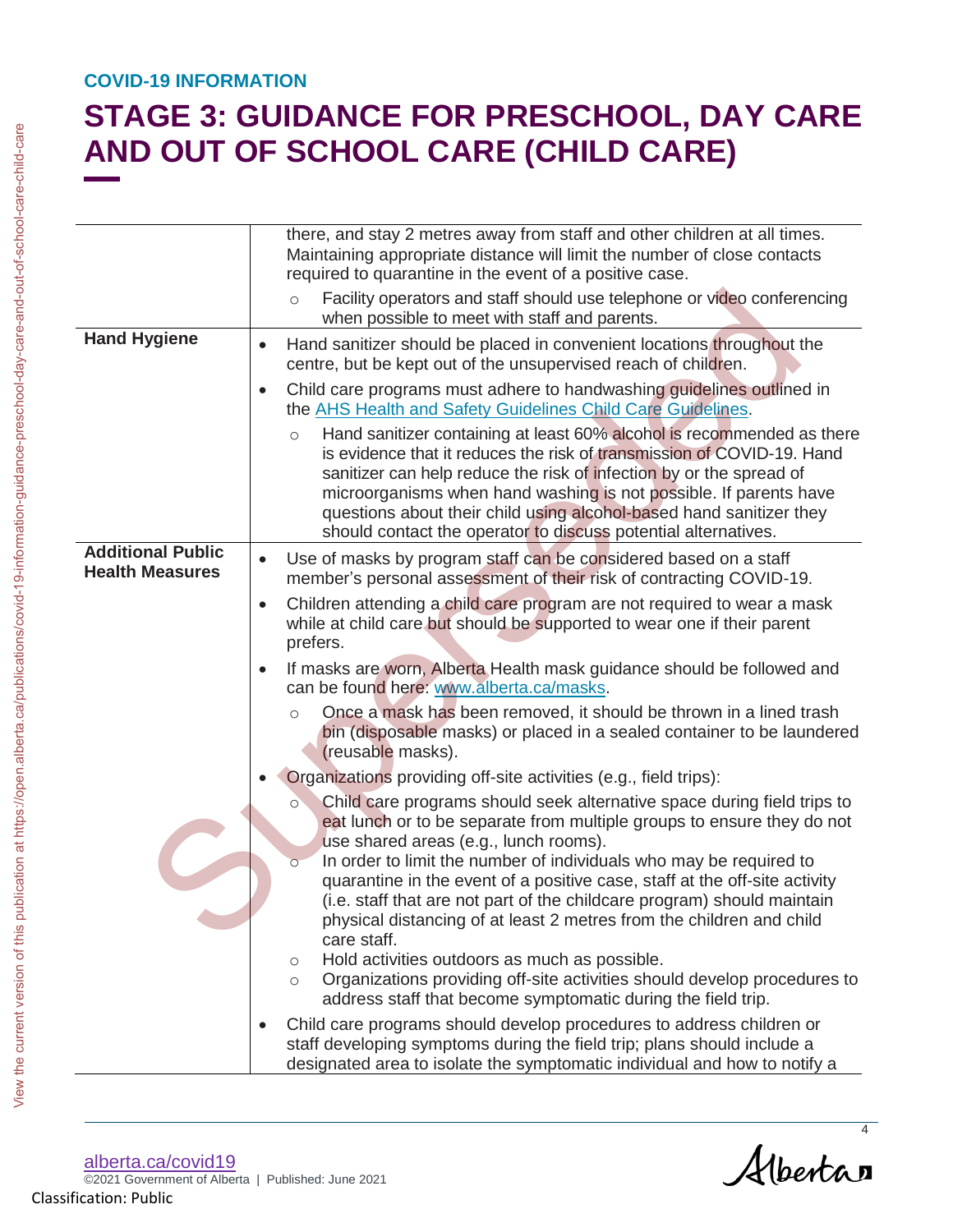# **STAGE 3: GUIDANCE FOR PRESCHOOL, DAY CARE AND OUT OF SCHOOL CARE (CHILD CARE)**

|                                                 | AND OUT OF SCHOOL CARE (CHILD CARE)                                                                                                                                                                                                                                                                                                                                                                                                                                                     |
|-------------------------------------------------|-----------------------------------------------------------------------------------------------------------------------------------------------------------------------------------------------------------------------------------------------------------------------------------------------------------------------------------------------------------------------------------------------------------------------------------------------------------------------------------------|
|                                                 | parent/guardian and how the symptomatic child will be transported home<br>from the off-site activity.                                                                                                                                                                                                                                                                                                                                                                                   |
| Food                                            | Utensils should be used to serve food (not fingers).<br>$\bullet$                                                                                                                                                                                                                                                                                                                                                                                                                       |
|                                                 | Limit access to kitchen/meal-prep/snack areas that could be accessed by<br>$\bullet$<br>children, non-designated staff, or essential visitors.                                                                                                                                                                                                                                                                                                                                          |
| <b>Entertainment and</b><br><b>Performances</b> | Children and staff may practice, rehearse, or take part in performance<br>$\bullet$<br>activities and in a manner that aligns with the Guidance for Performing<br>Arts.                                                                                                                                                                                                                                                                                                                 |
|                                                 | Day care and preschool attendees are allowed to participate in permitted<br>sport, fitness and recreational activities as described in the Guidance for<br>Sport, Fitness and Recreation.                                                                                                                                                                                                                                                                                               |
| <b>Transportation</b>                           | Operators are expected to follow provincial masking laws if using public<br>$\bullet$<br>transit, taxis or commercial ride shares.                                                                                                                                                                                                                                                                                                                                                      |
|                                                 | Children should be assigned seats and a record of this seating plan should<br>$\bullet$<br>be kept in order to assist with contact tracing should a child test positive<br>for COVID-19. Children who live in the same household should be seated<br>together.                                                                                                                                                                                                                          |
|                                                 | Child care programs should develop procedures for loading, unloading and<br>transfers that support physical distancing of 2 metres between all persons<br>(except household members) when possible. This may include:                                                                                                                                                                                                                                                                   |
|                                                 | Children start loading from the back to the front of the vehicle.<br>$\circ$<br>Children from the same household may share seats.<br>$\circ$<br>Children start unloading from the front to the back of vehicle.<br>$\circ$<br>Children in grades 4 and above are expected to wear a mask while in<br>$\circ$<br>the vehicle when distancing is not possible (especially if cohorts are<br>mixed during transport). Masks may also be considered for younger<br>children if appropriate. |
|                                                 | If a child becomes symptomatic during the trip, a mask should be made<br>available. The driver will contact the school to make the appropriate<br>arrangements for the child to be picked up (see screening and response<br>plan above).                                                                                                                                                                                                                                                |
|                                                 | Vehicle cleaning and records:                                                                                                                                                                                                                                                                                                                                                                                                                                                           |
|                                                 | Increase frequency of cleaning and disinfection of applicable high-touch<br>$\circ$<br>surfaces, such as door handles, child seats, window areas, rails,<br>steering wheel, mobile devices and GPS prior to each run.<br>It is recommended that vehicle cleaning logs be kept.<br>$\circlearrowright$                                                                                                                                                                                   |
| <b>Out of School Care</b><br><b>Programs</b>    | In the instance that a child arrives at the child care program directly after<br>attending school (for which the child was assessed for symptoms by a<br>parent before attending), program staff should assess the child to see if<br>they are feeling well.                                                                                                                                                                                                                            |
|                                                 |                                                                                                                                                                                                                                                                                                                                                                                                                                                                                         |

Albertan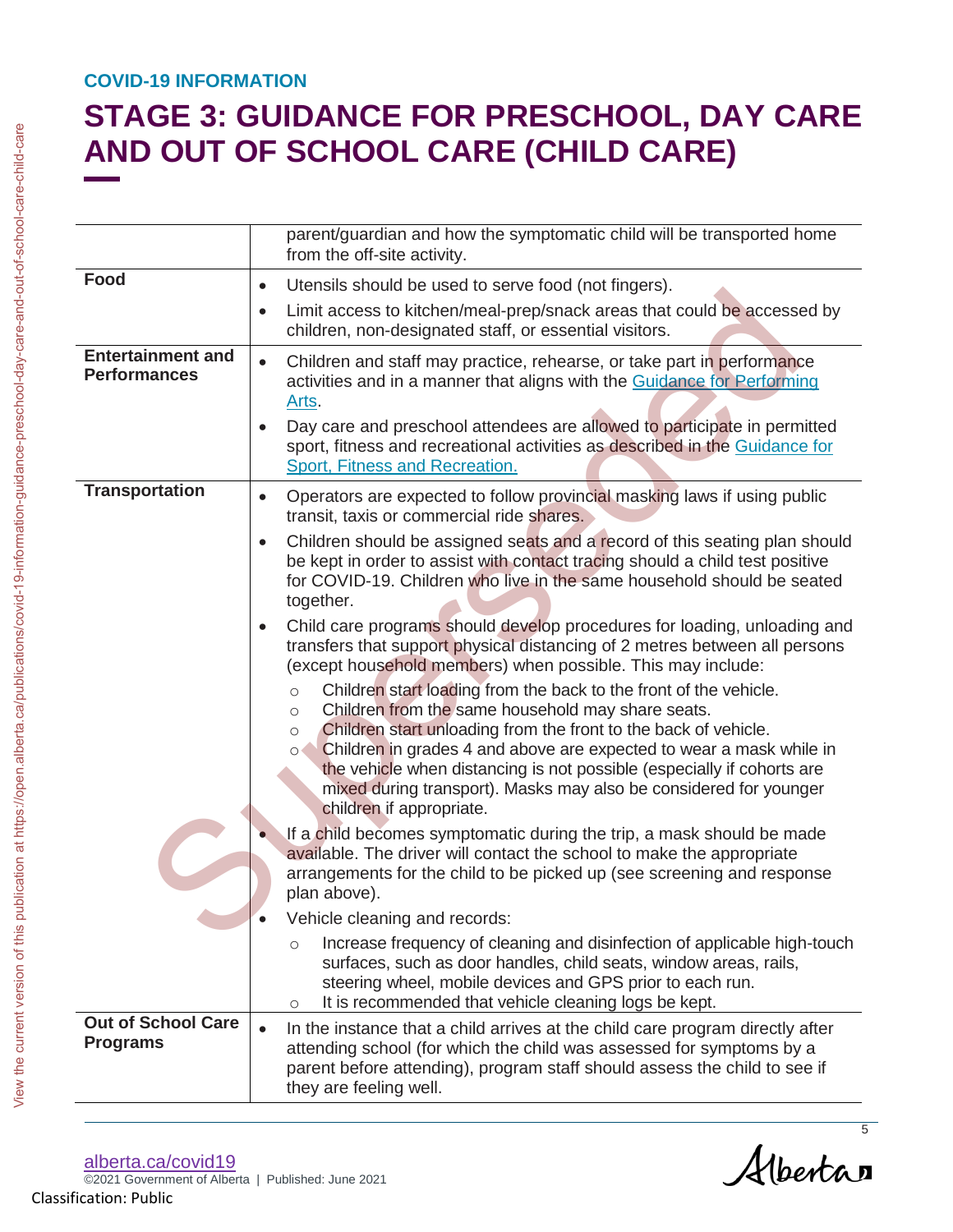# **STAGE 3: GUIDANCE FOR PRESCHOOL, DAY CARE AND OUT OF SCHOOL CARE (CHILD CARE)**

|                                            | AND OUT OF SCHOOL CARE (CHILD CARE)                                                                                                                                                                                                                                                                                                                                                                |
|--------------------------------------------|----------------------------------------------------------------------------------------------------------------------------------------------------------------------------------------------------------------------------------------------------------------------------------------------------------------------------------------------------------------------------------------------------|
|                                            | Children in grades 4 and higher who must use school common areas to<br>access or exit a child care program must wear a mask while in these<br>spaces before entering the program's space. The child may remove their<br>mask after being assessed for symptoms and permitted to enter the<br>program.                                                                                              |
|                                            | Store reusable masks in a clean, breathable bag or container if it will be<br>$\circ$<br>worn it again. Consider using a bag that can be washed.<br>Masks and storage containers/bags should be labeled with the child's<br>$\circ$<br>name and kept with the child's personal belongings (e.g. coat hook,<br>cubbie or locker).                                                                   |
| <b>Use of Shared</b><br><b>Spaces</b>      | If play structures are to be used by more than one group, programs should<br>increase the frequency of cleaning of shared equipment.                                                                                                                                                                                                                                                               |
|                                            | Only one program group at a time should use a licensed outdoor play<br>space. Follow physical distancing practices when possible.                                                                                                                                                                                                                                                                  |
|                                            | If using a public or school playground, ensure that children engage in<br>$\circ$<br>hand hygiene before and after play.                                                                                                                                                                                                                                                                           |
|                                            | Programs that utilize a space that has other after-hours user groups (e.g.<br>programs in churches, community centres) should ensure the space is<br>cleaned before and after using the space. It is recommended that cleaning<br>be done by one person directly before the group enters the space and<br>after it exits the space. A cleaning log should be posted and used to track<br>cleaning. |
| <b>Cleaning and</b><br><b>Disinfecting</b> | Programs should engage in frequent, thorough cleaning and disinfecting.<br>$\bullet$                                                                                                                                                                                                                                                                                                               |
|                                            | Clean and disinfect frequently touched objects and surfaces, including<br>diapering areas, as per AHS' COVID-19 Public Health Recommendations<br>for Environmental Cleaning of Public Facilities.                                                                                                                                                                                                  |
|                                            | Cleaning and disinfecting of toys should be done by:                                                                                                                                                                                                                                                                                                                                               |
|                                            | <b>Commercial dishwasher</b><br><b>OR</b>                                                                                                                                                                                                                                                                                                                                                          |
|                                            | 1. Wash with detergent and water;<br>2. Rinse with clean, warm water;<br>3. Wipe, spray or immerse for two minutes in an approved<br>disinfectant; and,<br>4. Air dry.                                                                                                                                                                                                                             |
|                                            | Increased frequency of cleaning of soft furnishings, permanent carpets<br>and upholstered furniture is recommended.                                                                                                                                                                                                                                                                                |
|                                            | Ensure mouthed toys are immediately put into a designated bucket to be<br>$\bullet$<br>cleaned and disinfected.                                                                                                                                                                                                                                                                                    |

Alberta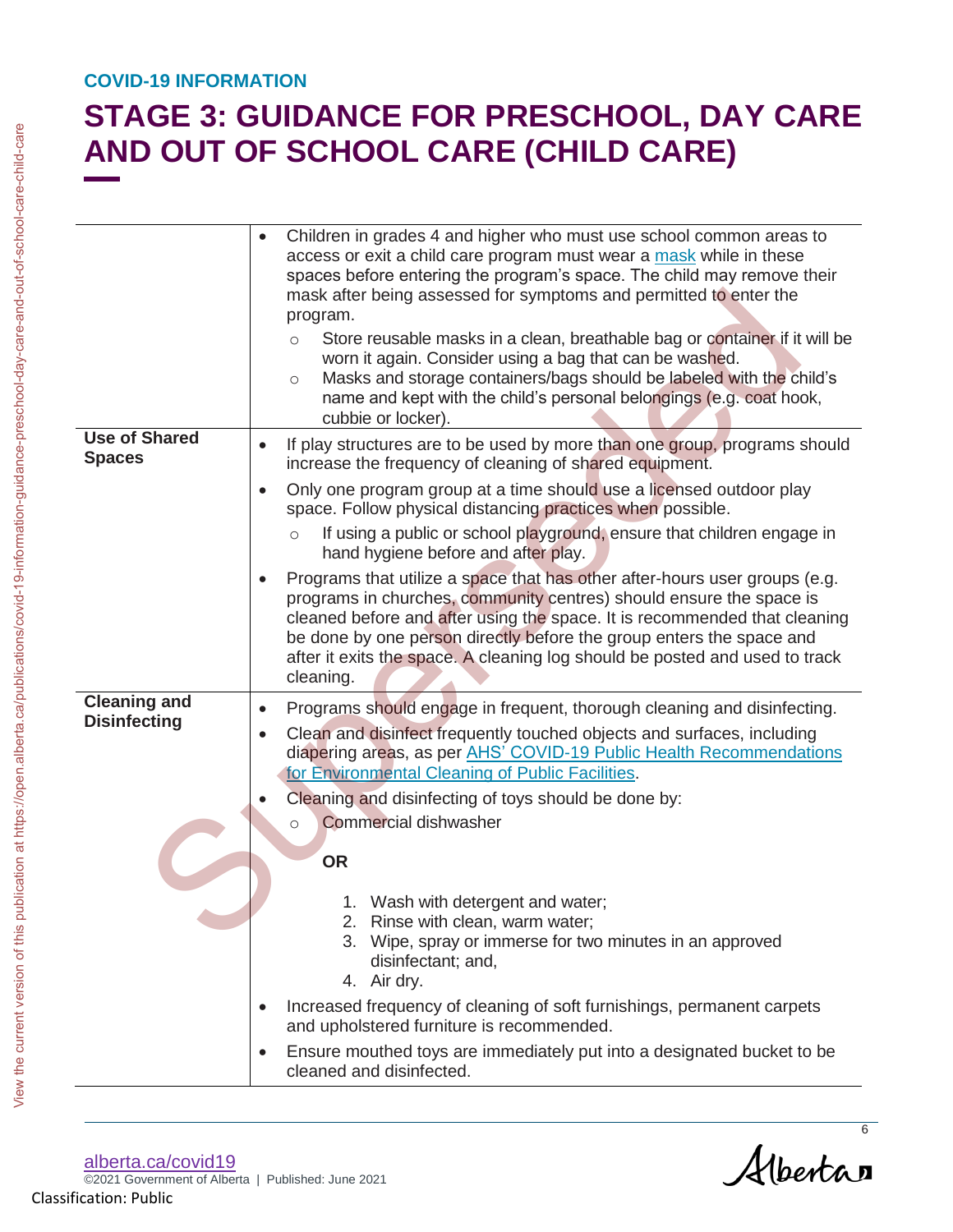# **STAGE 3: GUIDANCE FOR PRESCHOOL, DAY CARE AND OUT OF SCHOOL CARE (CHILD CARE)**

|                        | Soft toys (plush toys and blankets) should be laundered in hot water and<br>$\bullet$<br>dried thoroughly between children.<br>Regarding items that travel with the child from home to the child care centre on<br>$\bullet$<br>a daily or regular basis:<br>Bringing in non-essential personal items should be discouraged.<br>$\circlearrowright$<br>If coat hooks, lockers or open cubbies are to be used to store personal<br>$\circ$<br>items, they should be assigned to a single child or be cleaned and<br>disinfected in between uses.<br>Equipment that is required for children's day-to-day use (e.g., mobility or<br>$\circ$<br>feeding devices, weighted blankets, headphones) should be cleaned |
|------------------------|----------------------------------------------------------------------------------------------------------------------------------------------------------------------------------------------------------------------------------------------------------------------------------------------------------------------------------------------------------------------------------------------------------------------------------------------------------------------------------------------------------------------------------------------------------------------------------------------------------------------------------------------------------------------------------------------------------------|
| <b>Overnight Child</b> | and disinfected at drop off and pick up, and should not be used by<br>anyone other than the child.<br>Operators providing overnight child care during COVID-19 should:                                                                                                                                                                                                                                                                                                                                                                                                                                                                                                                                         |
| Care                   | Continue to comply with existing public health orders and guidance, as<br>$\circ$<br>applicable for licensed child care settings.<br>Ensure beds or cots for children from different households are<br>$\circ$<br>arranged at a minimum of 2 meters apart.                                                                                                                                                                                                                                                                                                                                                                                                                                                     |
|                        | Before offering overnight care, operators should consult with Children's<br>$\bullet$<br>Services and Alberta Health Services to assess COVID-19 risk specific to<br>their overnight program and collectively determine if additional measures<br>are needed to minimize risk of transmission during overnight care.                                                                                                                                                                                                                                                                                                                                                                                           |
| <b>Other resources</b> | General information regarding COVID-19 (Government of Alberta)<br>$\bullet$<br>www.alberta.ca/coronavirus-info-for-albertans.aspx                                                                                                                                                                                                                                                                                                                                                                                                                                                                                                                                                                              |
|                        | How to hand wash (AHS)<br>$\bullet$<br>https://www.albertahealthservices.ca/assets/healthinfo/ipc/if-hp-ipc-flu-<br>handwash-how-to.pdf                                                                                                                                                                                                                                                                                                                                                                                                                                                                                                                                                                        |
|                        | How to use alcohol-based hand sanitizer (AHS)<br>https://www.albertahealthservices.ca/assets/healthinfo/ipc/if-hp-flu-hand-rub-<br>how-to.pdf                                                                                                                                                                                                                                                                                                                                                                                                                                                                                                                                                                  |
|                        | Diapering procedures poster (AHS)<br>https://www.albertahealthservices.ca/assets/wf/eph/wf-eph-diapering-<br>procedure-poster.pdf                                                                                                                                                                                                                                                                                                                                                                                                                                                                                                                                                                              |
|                        | Hand washing posters (AHS)<br>https://www.albertahealthservices.ca/assets/wf/eph/wf-eh-youd-clean- em.pdf<br>https://www.albertahealthservices.ca/assets/wf/eph/wf-eh-youd-clean-em-<br>2.pdf                                                                                                                                                                                                                                                                                                                                                                                                                                                                                                                  |
|                        | Arts and crafts safety (AHS)<br>$\bullet$<br>https://www.albertahealthservices.ca/assets/wf/eph/wf-eh-arts-crafts-safety.pdf                                                                                                                                                                                                                                                                                                                                                                                                                                                                                                                                                                                   |

Albertan